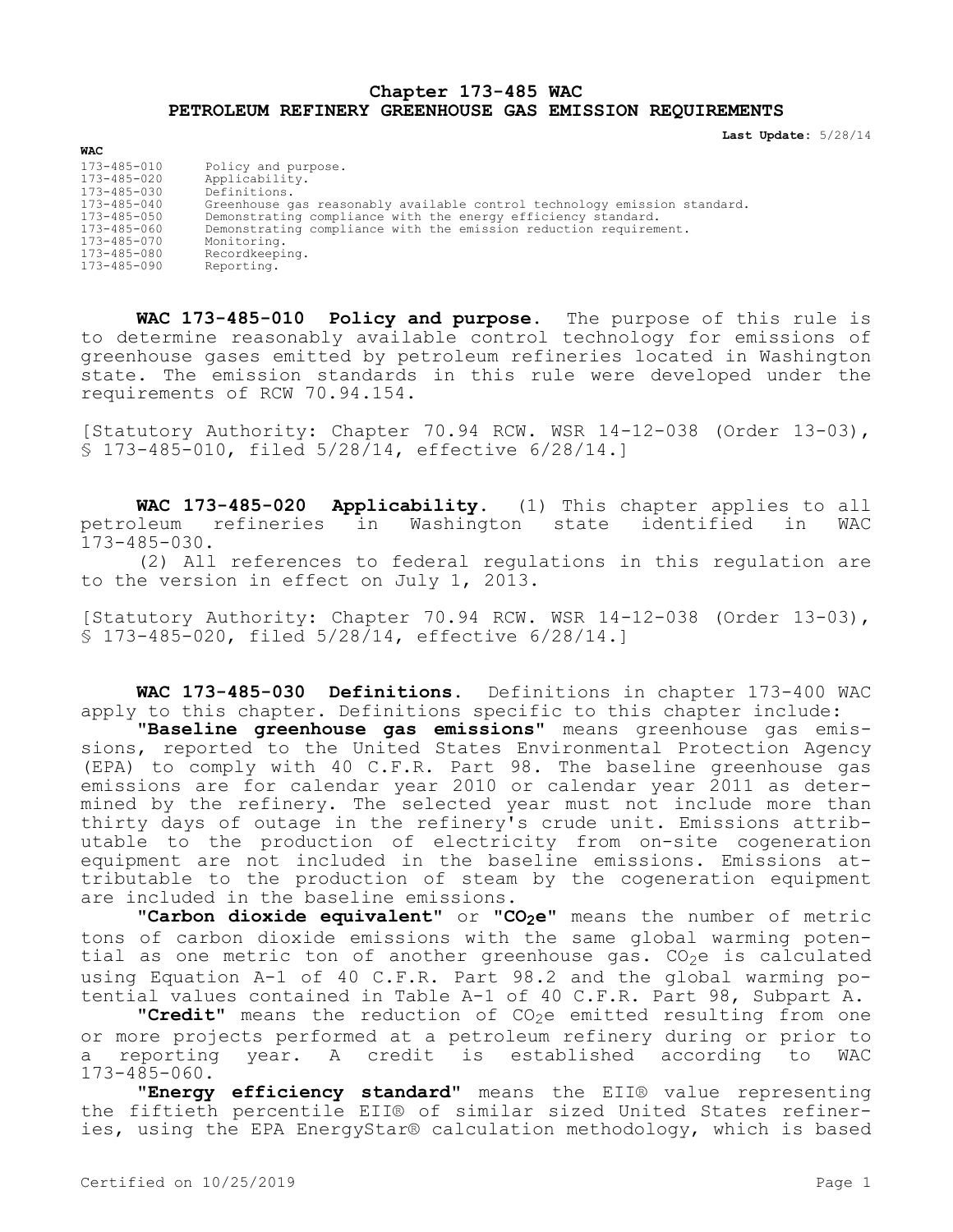on the United States refineries participating in the EII® process in 2006.

**"Energy Intensity Index**®**"** or **"EII**®**"** means the Solomon Associates proprietary petroleum refinery energy efficiency metric that compares actual energy consumption for a petroleum refinery with the standard energy consumption for a petroleum refinery of similar size. The standard energy consumption is based on an analysis of refining capacity as contained in the database maintained by Solomon Associates. The ratio of a facility's actual energy consumption to the standard energy consumption is multiplied by one hundred to arrive at the EII® for a refinery.

**"Greenhouse gases (GHGs)"** include carbon dioxide, methane, nitrous oxide, hydrofluorocarbons, perfluorocarbons, and sulfur hexafluoride.

**"Petroleum refinery"** or **"petroleum refineries"** means the following facilities, regardless of future changes in ownership or name:

(a) BP Cherry Point Refinery in Blaine, WA;

(b) Phillips 66 Company Refinery in Ferndale, WA;

(c) Shell Oil Company Refinery in Anacortes, WA;

(d) Tesoro Refining & Marketing Company, LLC Anacortes Refinery in Anacortes, WA; and

(e) U.S. Oil & Refining Co. Tacoma Refinery in Tacoma, WA.

**"RACT"** means reasonably available control technology.

**"Similar sized United States refineries"** means refineries determined to be of similar size using the petroleum refinery capacity categories established for EPA's EnergyStar® program.

[Statutory Authority: Chapter 70.94 RCW. WSR 14-12-038 (Order 13-03), § 173-485-030, filed 5/28/14, effective 6/28/14.]

**WAC 173-485-040 Greenhouse gas reasonably available control technology emission standard.** (1) **Energy efficiency standard.** The owner/operator of each petroleum refinery subject to this rule shall meet the requirement to use reasonably available control technology (RACT) for greenhouse gas emissions by demonstrating the petroleum refinery has a calculated EII® equal to or more efficient than the EII® value representing the fiftieth percentile EII® of similar sized United States refineries, based on 2006 data and the EPA EnergyStar® calculation methodology. The petroleum refinery must demonstrate compliance with WAC 173-485-050 in the annual report required in WAC 173-485-090 using any EII® report issued between 2006 and the first annual report. If a petroleum refinery is unable to or chooses not to demonstrate compliance with the energy efficiency standard in the first annual report required in WAC 173-485-090, the petroleum refinery shall document that it has met the requirements of subsection (2) of this section no later than October 1, 2025.

(2) **Emission reduction requirement.** A petroleum refinery that does not meet the requirements of subsection (1) of this section, must:

(a) No later than October 1, 2025, have implemented greenhouse gas reduction projects that:

(i) Result in cumulative annual emissions reduction(s) equivalent to ten percent of the facility's baseline greenhouse gas emissions (as  $CO<sub>2</sub>e$ ); or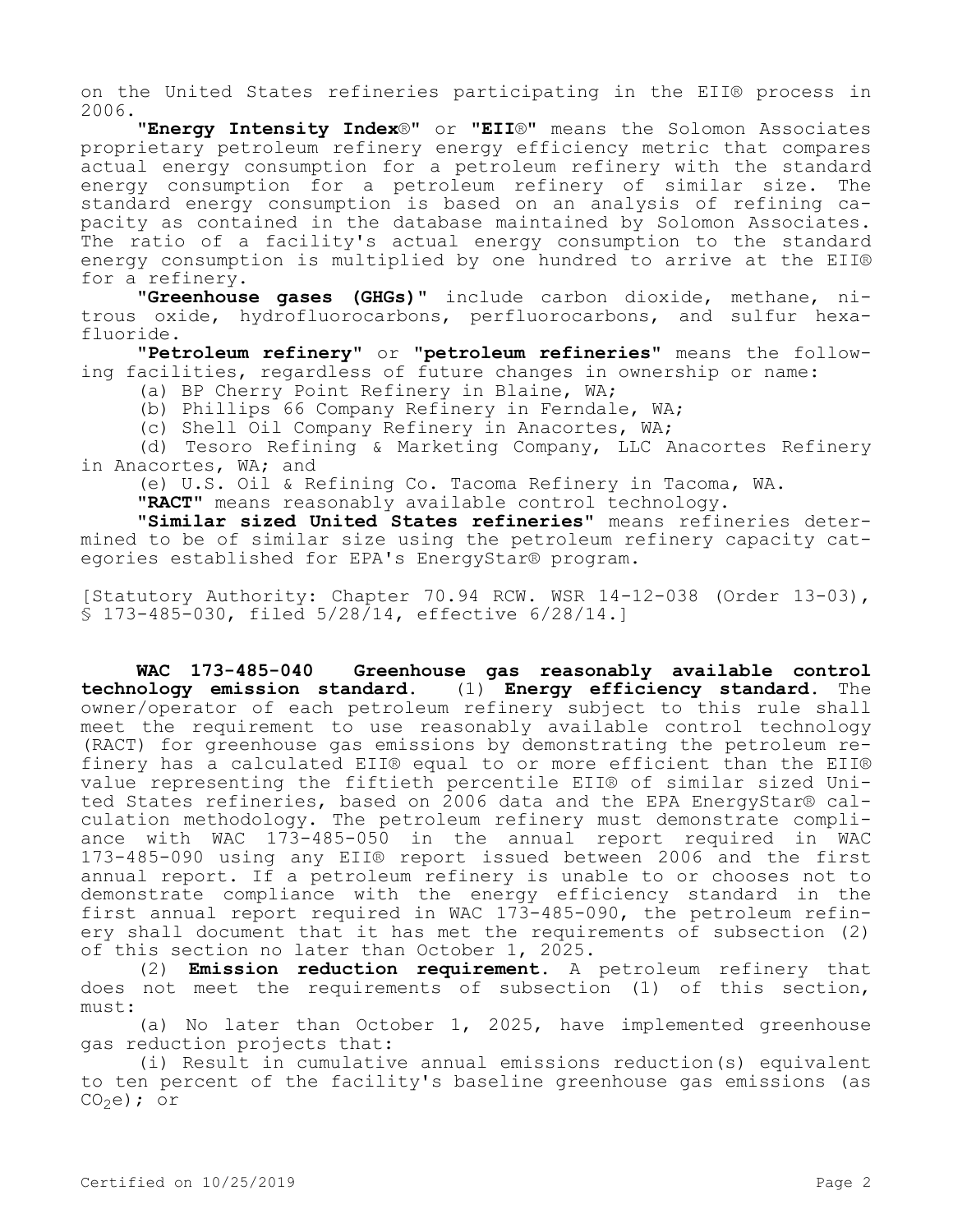(ii) Result in the petroleum refinery meeting the energy efficiency standard in subsection (1) of this section.

(b) Demonstrate compliance with the emission reduction requirement in WAC 173-485-060.

[Statutory Authority: Chapter 70.94 RCW. WSR 14-12-038 (Order 13-03), § 173-485-040, filed 5/28/14, effective 6/28/14.]

**WAC 173-485-050 Demonstrating compliance with the energy efficiency standard.** (1) Owners/operators of a petroleum refinery demonstrating compliance with the energy efficiency standard shall as part of the annual report required in WAC 173-485-090(1) submit the following information:

(a) The letter from Solomon Associates certifying that the petroleum refinery has a calculated EII® for the refinery that meets the requirements in WAC 173-485-040(1);

(b) Identification of the calendar year of the petroleum refinery's operational data submitted to Solomon Associates to reach that conclusion. The calendar year used may be any year between 2006 through 2024; and

(c) Confirmation that the operational data submitted to Solomon Associates for these calculations were reviewed and certified by a professional engineer licensed in the state of Washington, including the date the operational data were certified and the name and license number of the professional engineer who made the certification.

(2) According to WAC 173-485-090, once this certification has been made, no additional annual reports are required.

[Statutory Authority: Chapter 70.94 RCW. WSR 14-12-038 (Order 13-03), § 173-485-050, filed 5/28/14, effective 6/28/14.]

**WAC 173-485-060 Demonstrating compliance with the emission reduction requirement.** (1) **Requesting credit.** Owners/operators of a petroleum refinery demonstrating compliance through the emission reduction requirement in WAC 173-485-040(2) shall submit, as part of each annual report required in WAC 173-485-090(1), requests for a credit against the greenhouse gas emission reduction requirement. A credit request must be based on specific projects that have been completed at the petroleum refinery since the previous annual report. Each request must include the following information:

(a) An engineering description and analysis of the project, including the emission reduction and energy efficiency objectives for the project.

(b) A quantitative analysis of the project documenting the annual metric tons of CO<sub>2</sub>e emission reductions achieved as a result of completing the project.

(c) Information supporting the quantitative analysis including engineering assumptions, measurements, or monitoring data.

(d) Requests for credits shall be submitted as part of the first annual report submitted after the petroleum refinery project has been completed.

(2) **Processing a credit request.**

(a) Each request for credit shall be reviewed and certified by a professional engineer licensed in the state of Washington. The certif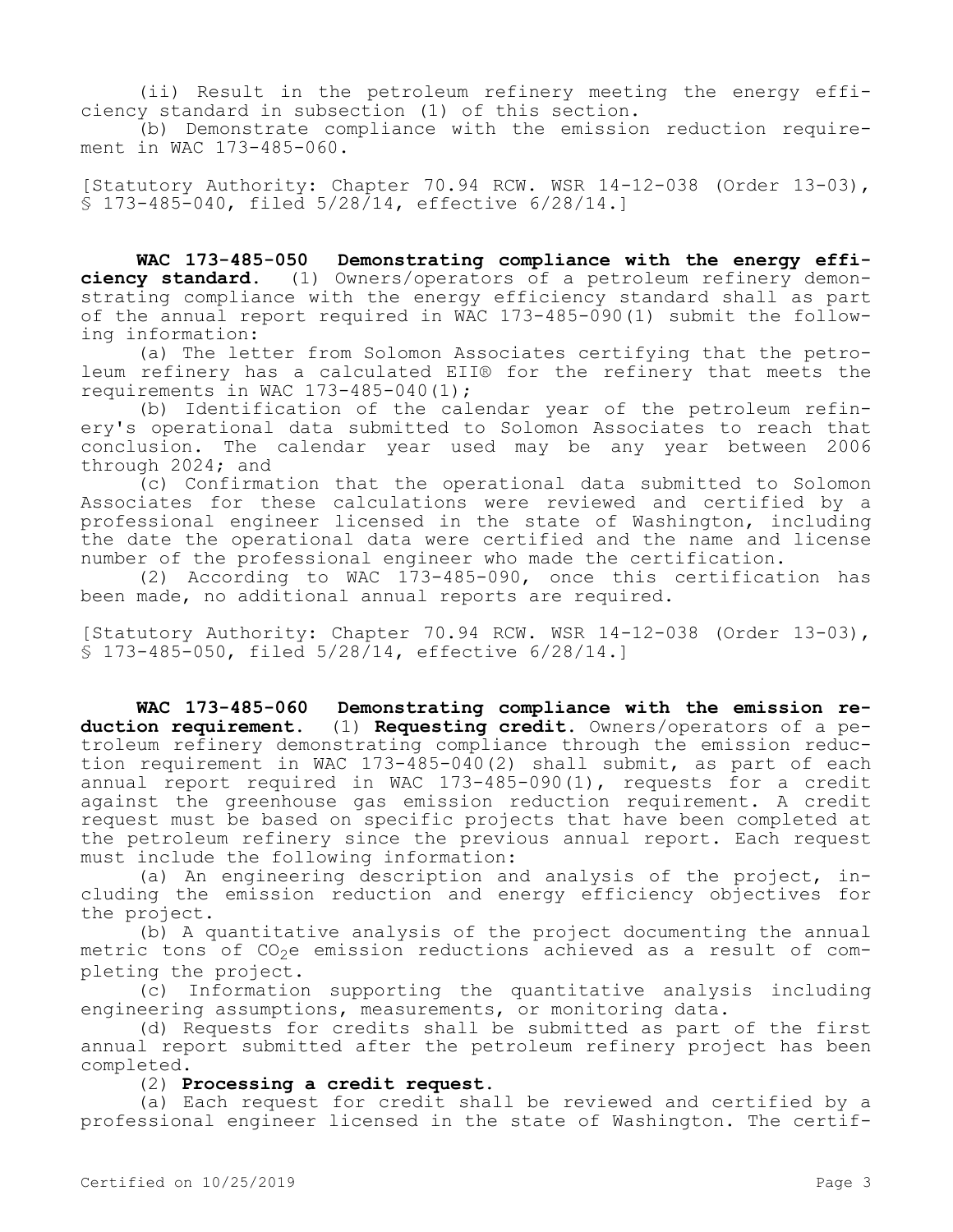ication must contain the name and license number of the professional engineer who performed the review and certified the submittal.

(b) Within thirty days after the receipt of a request for credit, the permitting authority may require the submission of additional information needed to review the request.

(c) Within thirty days after all required information has been received, the permitting authority shall propose to approve or deny the request for credit. Final approval or denial of a request for credit shall be established through the issuance of a regulatory order. The regulatory order must be issued in accordance with the procedures of the permitting authority for issuing such orders. Each regulatory order issued to approve a request shall include both the quantity of greenhouse gas reduction credit awarded and any conditions necessary to support the validity of the credit award.

(3) Improvements in the efficiency of existing electrical equipment or electrical equipment upgrades at the refinery are not eligible for credits.

(4) Greenhouse gas reductions for the replacement of direct fired or steam-driven equipment with electrical equipment will be credited based on the calculated difference between the greenhouse gas emissions reduced at the refinery and the greenhouse gas emissions calculated for the electricity required. The greenhouse gas emissions for electricity used will be the greenhouse gas emissions specific to the petroleum refinery's source of electricity.

(5) Greenhouse gas emission reductions at the petroleum refinery occurring as a result of projects completed prior to January 1, 2010, are not eligible for credits.

[Statutory Authority: Chapter 70.94 RCW. WSR 14-12-038 (Order 13-03), § 173-485-060, filed 5/28/14, effective 6/28/14.]

**WAC 173-485-070 Monitoring.** (1) To demonstrate compliance with the emission reduction requirement, each petroleum refinery must use monitoring measures that satisfy requirements for petroleum refinery owners/operators reporting greenhouse gas emissions to EPA under 40 C.F.R. Part 98. Unless additional monitoring is required by the credit order issued under WAC 173-485-060 (2)(c), the 40 C.F.R. Part 98 monitoring is considered sufficient for quantifying annual emissions for this regulation.

(2) The permitting authority may require additional monitoring, recordkeeping, and reporting to document compliance with a credit established through this regulation. The additional monitoring, recordkeeping, and reporting must be identified in the credit order issued under WAC 173-485-060 (2)(c).

[Statutory Authority: Chapter 70.94 RCW. WSR 14-12-038 (Order 13-03), § 173-485-070, filed 5/28/14, effective 6/28/14.]

**WAC 173-485-080 Recordkeeping.** (1) All records used for preparing submittals to Solomon Associates to support a determination of compliance with the energy efficiency standard or for preparing reports to the permitting authority shall be retained at least five years beyond the date of the last annual report required by WAC 173-485-090(2).